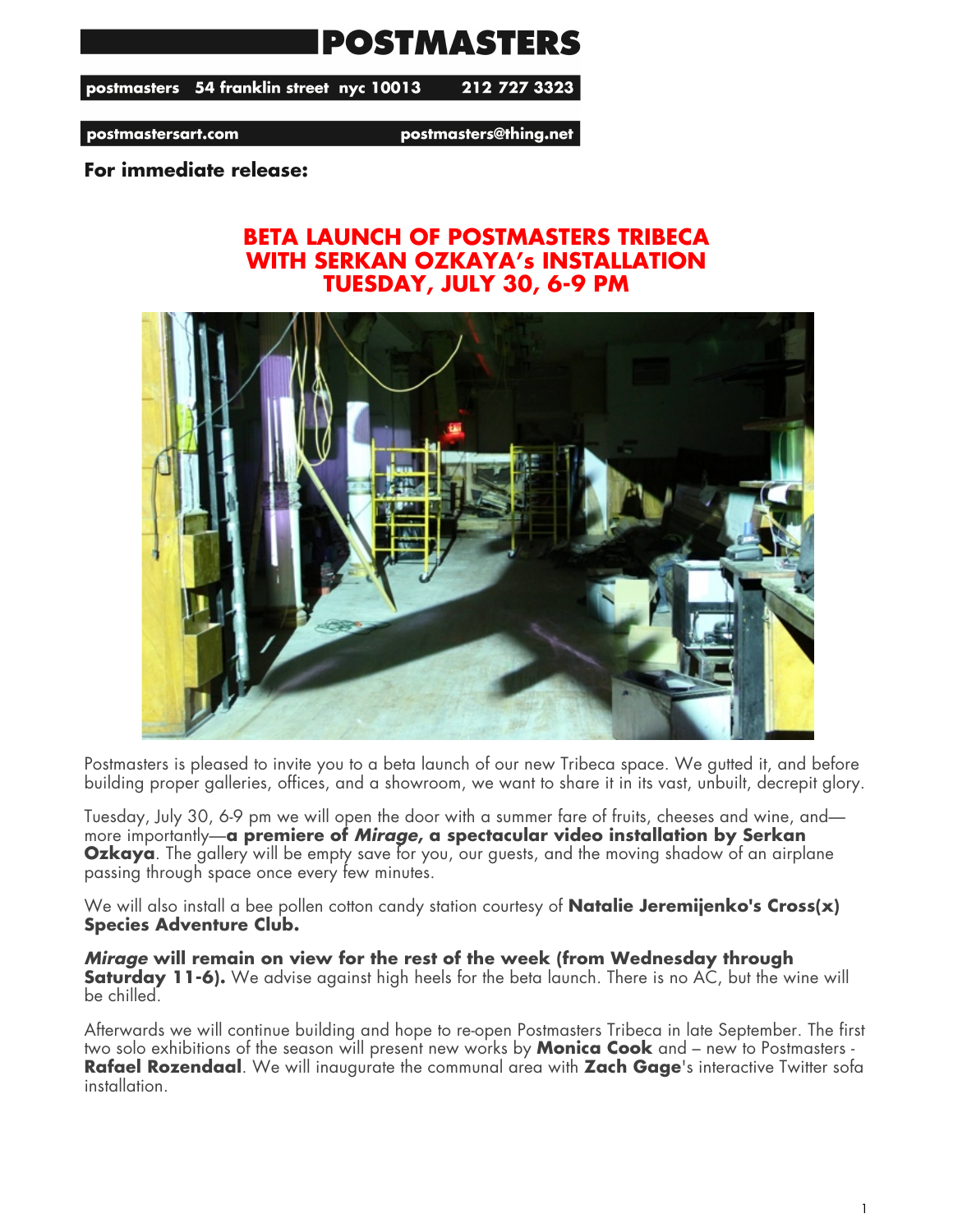## **About** *Mirage* **by Serkan Ozkaya:**

Serkan Ozkaya's installation *Mirage* gives permanence to the instant of an airplane's passage by using its shadow as the only object. As a man-made machine, the airplane has been associated with a sense of wonder, but it also brings to mind thoughts of disasters like crashes, bombings, and wars. *Mirage* emanates a feeling of poetic catastrophe in the space in which it is positioned.

Mirage—also the name for a series of French fighter-bomber aircrafts—references an otherworldly vision (illusion or delusion), while the moving shadow semantically and physically plays with notions of absence and presence. Without making any intervention on the space itself other than light adjustments, Ozkaya presents a situation that reverses the perceptive faculties of the viewer, and that becomes a multilayered anomaly. Because an airplane is one of the few objects that lacks a connection to its shadow, the brain does not note the impossibility of the existence of such a shadow indoors; nor does it register the fallacy of the representation of the shadow's size or speed.

Inspired in part by Salman Rushdie's children's novel *Haroun and the Sea of Stories*, Ozkaya, too, assigns a dominant role to a free floating, evocative shadow:

*'A shadow very often has a stronger personality than the Person, or Self or Substance to whom or to which it is joined! So Often the Shadow leads, and it is the Person or Self or Substance that follows. And of course there can be quarrels between the Shadow and the Substance or Self or Person; they can pull on opposite directions...'*

*'...such a moving work. ... very beautiful, and filled with so many horizons. I'm really fascinated with the concept, but even more with the execution of it.'*

[Akira Mizuta Lippit is Professor and Chair of Critical Studies at USC. He is the author of *Atomic Light (Shadow Optics*) (2005), *Electric Animal: Toward a Rhetoric of Wildlife* (2000), and *Ex-Cinema: From a Theory of Experimental Film and Video* (2012).]

Born in 1973 in Istanbul, Turkey, and presently based in New York, Serkan Ozkaya is an artist whose work deals with topics of appropriation and reproduction, and typically operates outside of traditional art spaces. *David (inspired by Michelangelo)*, perhaps Ozkaya's most notorious project, is a sculpture made from styrofoam and gold leaf, two-times the size of the original. Initially created for Istanbul Biennale 2005 it collapsed during installation. Remade, *David* is now – after a cross continental trip in 2012 installed in front of 21c Museum in Louisville, KY. Ozkaya is the author of nine books, including *Today Could Be a Day of Historical Importance* (artwithoutwalls, 2010), and *The Rise and Fall and Rise of David* (21c Museum and Yapi Kredi, 2011). His new book with Storefront of Art and Architecture *Double* will be published in September by Lars Muller.

*Mirage* is made possible by 21C Museum, which has acquired the work for its permanent collection.